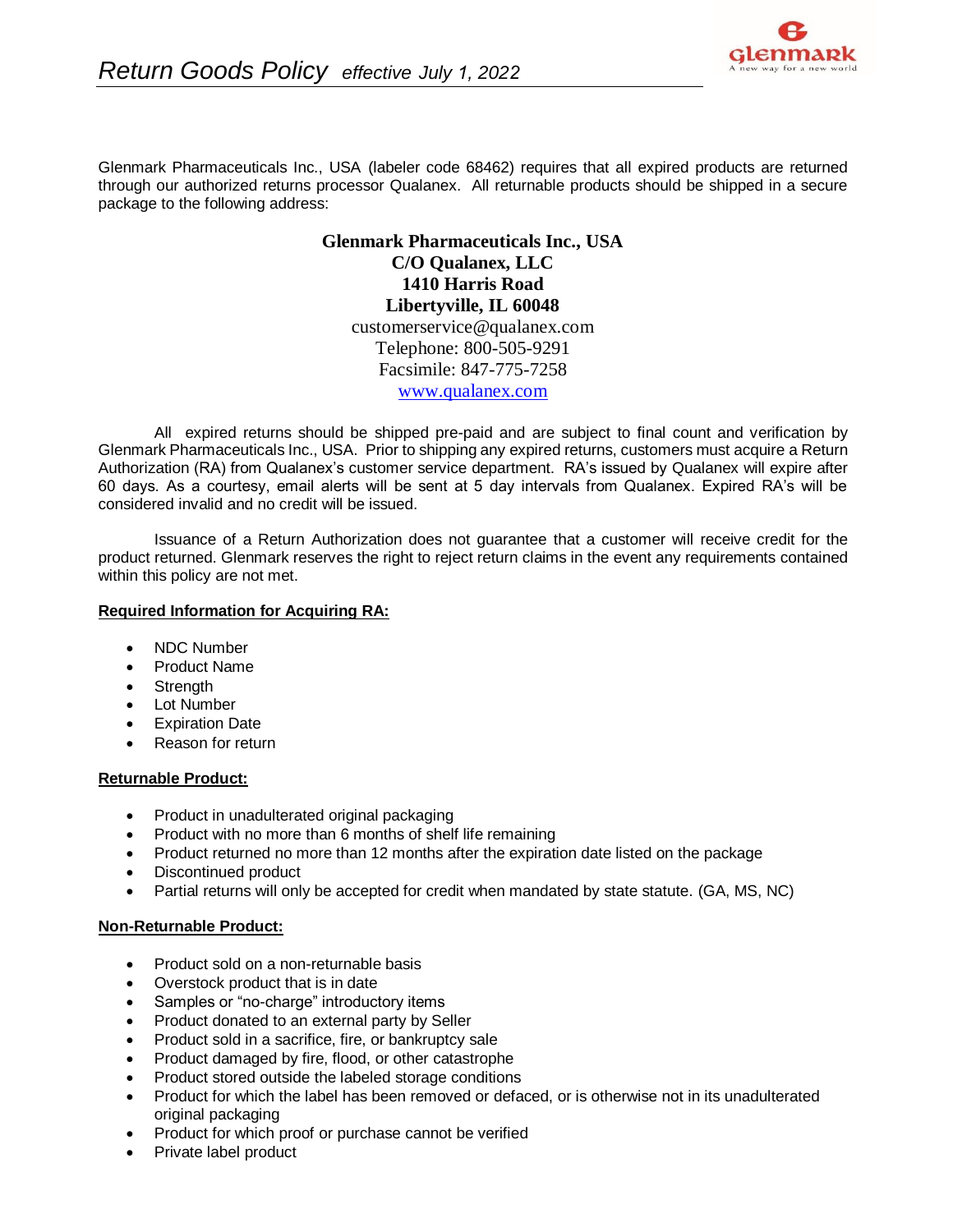

## **Third Party Return Processing:**

Glenmark will not accept returns from third party return processors for customers other than wholesalers, warehousing chains or other direct purchasers of Glenmark product, unless a pre-approved contract is agreed to and signed with Glenmark. All returns from non-authorized customers sent to third party return processors will be denied credit. Qualanex will not process returns using pricing from the third party's internally generated price.

Where applicable, third party processors must comply with all terms and conditions of this policy. Glenmark requires a copy of all reverse distributor licenses. Any unlicensed returns processor is not authorized to handle Glenmark products. Third party processors must return all products to Qualanex, unless a pre-approved agreement is obtained. All batched product returns which consist of numerous end customers must also contain end customer level detail on the debit memo at the time of return to Qualanex. Third party processors must provide current listings of all debit memo prefixes. This list should be sent to [returns@glenmarkpharma.com.](mailto:returns@glenmarkpharma.com) Credit will not be issued at WAC**.**

#### **Customer level detail must include:**

- Detailed listing of products returned
- End customer name and address
- End customer DEA
- Returning customer purchase price
- Wholesaler to receive credit

### **Damaged Product / Items Shipped in Error:**

Damage claims and shipping errors made within 48 hours of receipt will be considered returnable for credit. These claims must be made through Glenmark's Returns department via email at [returns@glenmarkpharma.com.](mailto:returns@glenmarkpharma.com) Photographic evidence of the damage must be provided with the initial claim. Customers must acquire a Returns Goods Authorization (RGA) number from Glenmark's Returns department prior to shipping the damaged materials. RGA numbers acquired directly from Glenmark's Returns Department will expire within one year of the date issued.

Qualanex will not accept returns of product shipped, or ordered in error. Damaged products sent to Qualanex will not receive credit (unless Glenmark gives the approval prior to the product being shipped). Please contact Glenmark Pharmaceuticals directly at 201-684-8000 (within 48 hours of receipt) for authorization and instructions on how to return these products.

### **Requirements for Credit:**

Credit for returned product is contingent upon the following:

- Product must be in its original container with a legible lot number and expiration date.
- Written Proof of Purchase (if requested by Glenmark).
- RGA requested prior to return being shipped to Qualanex.
- Any deduction made without an RGA is deemed invalid and will be rebilled to customer (see guideline above for acquiring an RGA).
- When shipping any returned product directly to Glenmark, customer will ensure that the RGA number is visible on the outer shipping container and referenced on the packing list.
- Glenmark reserves the right to deny credit for any returned product that does not comply with these instructions.